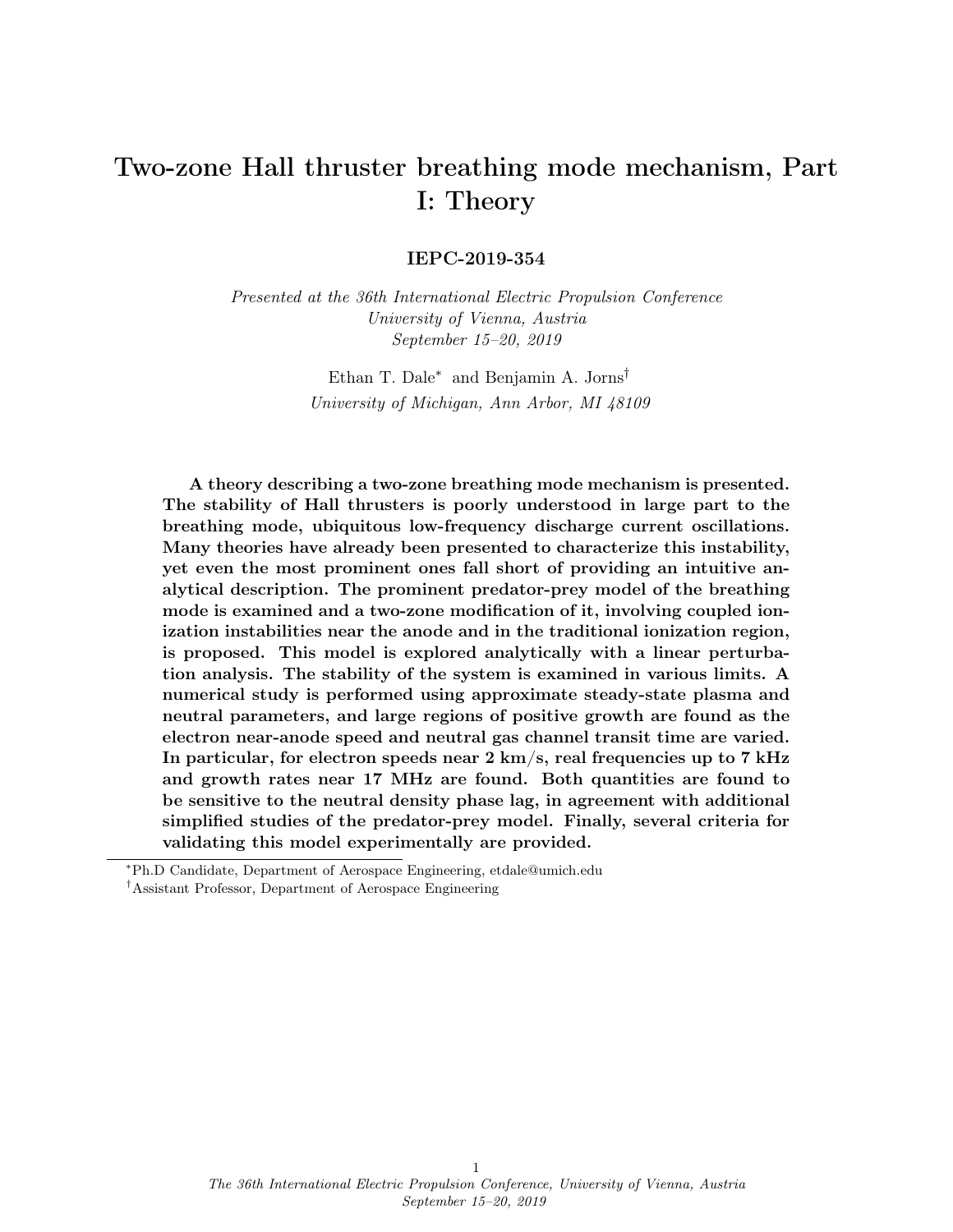## Nomenclature

| $f_{iz}$       | $=$ ionization frequency, Hz             |
|----------------|------------------------------------------|
| $I_d$          | $=$ discharge current, A                 |
| L              | $=$ characteristic ionization length, m  |
| $\, n$         | $=$ plasma density, m <sup>-3</sup>      |
| $n_a$          | = plasma near-anode density, $m^{-3}$    |
| $n_n$          | $=$ neutral density, m <sup>-3</sup>     |
| $n_{n,a}$      | $=$ neutral near-anode density, $m^{-3}$ |
| $n_{n,0}$      | $=$ injected neutral density, $m^{-3}$   |
| $u_{e}$        | $=$ electron velocity, m/s               |
| $t\,$          | $=$ time, s                              |
| $u_{e,a}$      | $=$ electron near-anode velocity, $m/s$  |
| $u_i$          | $=$ ion velocity, m/s                    |
| $u_n$          | $=$ neutral density, m/s                 |
| $\tilde{z}$    | $=$ axial position, m                    |
| $\gamma$       | $=$ angular growth rate, rad/s           |
| $\theta_n$     | $=$ plasma density phase lag, rad        |
| $\theta_{n_n}$ | $=$ neutral density phase lag, rad       |
| $\lambda_D$    | $=$ Debye length, m                      |
| $\xi_{iz}$     | = ionization rate coefficient, $m^3/s$   |
|                |                                          |

 $\omega$  = angular frequency, rad/s

## I. Introduction

H<sup>All thrusters</sup> are a form of electric propulsion that use crossed electric and magnetic fields to hypoduce a plasma and accelerate it for the purpose of generating thrust. These devices are produce a plasma and accelerate it for the purpose of generating thrust. These devices are already widely deployed in near-Earth applications where their high specific impulse and moderate thrust density is well-suited to stationkeeping. They are increasingly being projected for deep-space missions.<sup>[1](#page-11-0)</sup>

Since Hall thrusters are designed to operate for long durations – state-of-the-art lifetimes exceed 10,000 hours – the reliability of this technology is critical to its successful implementation. At a minimum, the stability of a thruster must be well-understood to guarantee nominal operation during in-space service. However, there are many aspects of the physical processes governing the operation of Hall thrusters that are still poorly understood. One of the most significant of these that directly impacts stability of these devices are low-frequency discharge current oscillations, termed the "breathing mode".

Despite several decades of theoretical, numerical, and analytical study, the underlying mechanism controlling the growth and onset of the breathing mode is still opaque. Many hypotheses have been proposed but often they are limited by complexity, physical inconsistencies, or vagueness. As a result, the low-frequency stability of Hall thrusters cannot be predicted or intuitively understood. The need is apparent for an evaluation of these existing theories for the purpose of synthesizing a new one that overcomes their deficits. A more accurate description of the breathing mode would improve the understanding of Hall thruster stability, thereby making this form of propulsion more reliable and suitable for new mission spaces.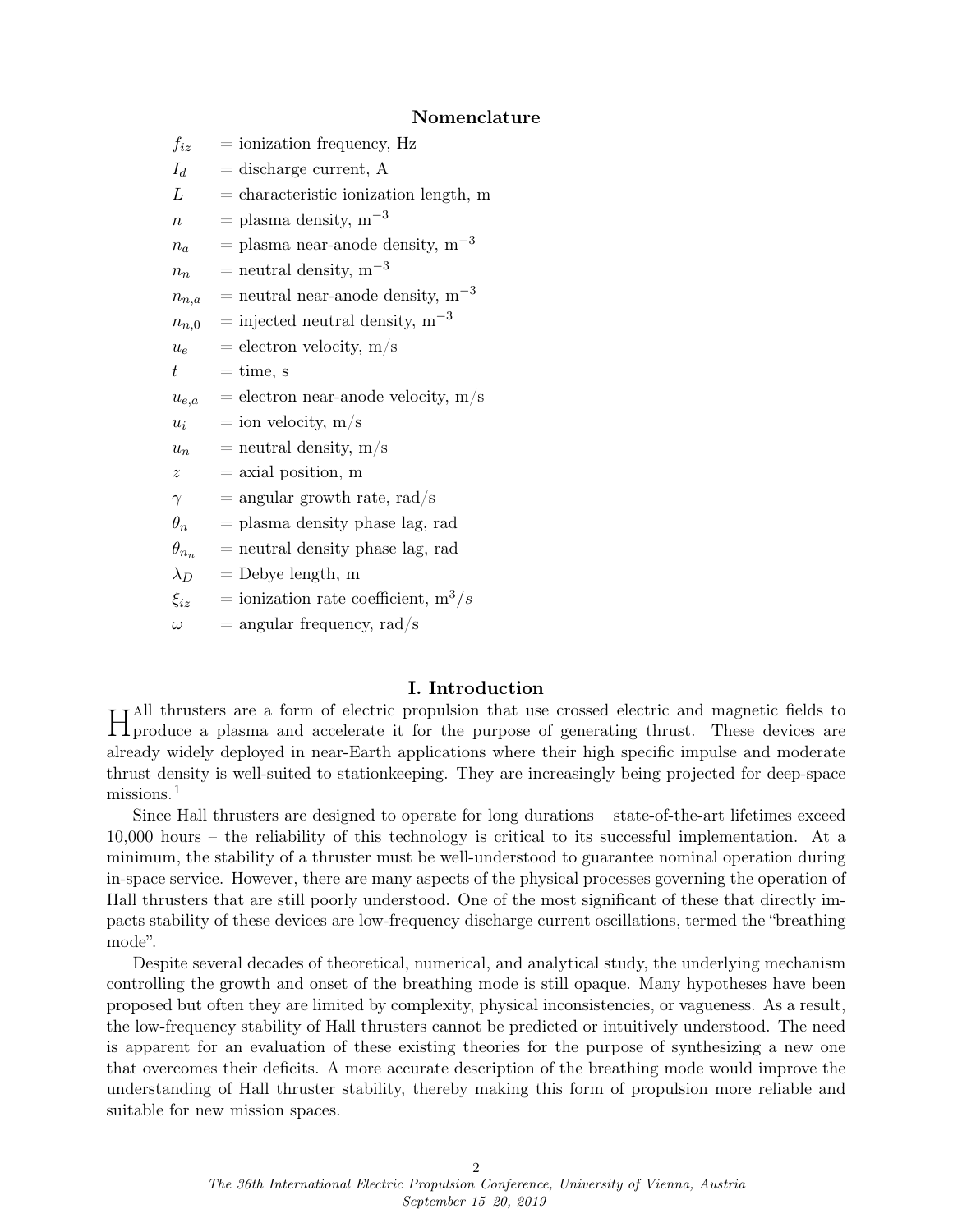In this work, Section [II](#page-2-0) will review existing theories for the breathing mode and highlight their successes and failures. In Section [III,](#page-4-0) a new mechanism for the breathing mode is proposed and treated analytically. This theory is evaluated numerically in Section [IV.](#page-9-0) The implications of these results are covered in Section [V,](#page-10-0) as well as potential strategies for experimental validation of the proposed mechanism. The validation will be addressed further in Part II of this study, Ref. [2.](#page-11-1) Finally, the entire work is summarized in Section [VI.](#page-11-2)

#### II. Background

<span id="page-2-0"></span>The breathing mode has been studied experimentally  $3-7$  $3-7$  and resolved numerically,  $8-11$  $8-11$  yet there is no intuitive but rigorous analytical description for its onset and growth. An early theory for lowfrequency oscillations proposed by Fife et al. is the predator-prey model. [12](#page-12-3) This description has remained a prominent qualitative explanation for oscillatory behavior to the present day. Work by Barral and Ahedo has proposed a more comprehensive ionization instability for the breathing mode. [13](#page-12-4) Finally, numerical studies have recently suggested that other regions in the plasma aside from the typical ionization zone may play an important role in the breathing process. All of these models and findings will now be reviewed.

#### <span id="page-2-2"></span>A. Predator-Prey

The predator-prey model was proposed to accompany 1D hybrid particle-in-cell simulations of a Hall thruster by Fife et al. [12](#page-12-3) A cyclic depletion of neutral particles was likened to a Lotka-Volterra, or predator-prey, process where neutrals are prey and electrons are predators. Physically, as the thruster channels fills with neutral particles, the ionization rate increases and thus the plasma thickens. As the electron density rises, avalanche ionization occurs such that the neutral population is rapidly reduced. Ionization then decreases while plasma continues to be accelerated out of the channel, yielding a thinner plasma. With this drop in ionization, the neutral density can begin to rise once again, allowing the process to restart. Fluid simulations that resolve low-frequency oscillations often find a "neutral tide" that ebbs and flows in time with discharge current fluctuations, consistent with this predator-prey picture.  $8,10$  $8,10$ 

This process is captured with the zero-dimensional ion and neutral continuity equations,

<span id="page-2-3"></span>
$$
\frac{dn}{dt} = \xi_{iz} n n_n - n \frac{u_i}{L} \tag{1}
$$

and

<span id="page-2-4"></span>
$$
\frac{dn_n}{dt} = -\xi_{iz}nn_n + n_n \frac{u_n}{L} \quad , \tag{2}
$$

where *n* is the plasma density,  $n_n$  is the neutral gas density,  $u_i$  is the ion velocity,  $u_n$  is the neutral gas velocity, and  $\xi_{iz}$  is the ionization rate coefficient. A linear perturbation analysis of this system readily yields the following expression for breathing frequency  $\omega$ :

<span id="page-2-1"></span>
$$
\omega = \frac{\sqrt{u_i u_n}}{L} \quad . \tag{3}
$$

As Barral and Ahedo noted, <sup>[13](#page-12-4)</sup> this formulation is inaccurate because it does not account for neutral particles flowing into the region from the channel gas injector,  $n_{n,0}$ , regardless of injector geometry. Accounting for that and other slight discrepancies, Hara et al. produced the following expressions, where the first is equivalent to Fife's result in the limit of low growth:

$$
\Re(\omega) = \sqrt{nn_n\xi^2 - \gamma^2} \quad , \tag{4}
$$

3 The 36th International Electric Propulsion Conference, University of Vienna, Austria September 15–20, 2019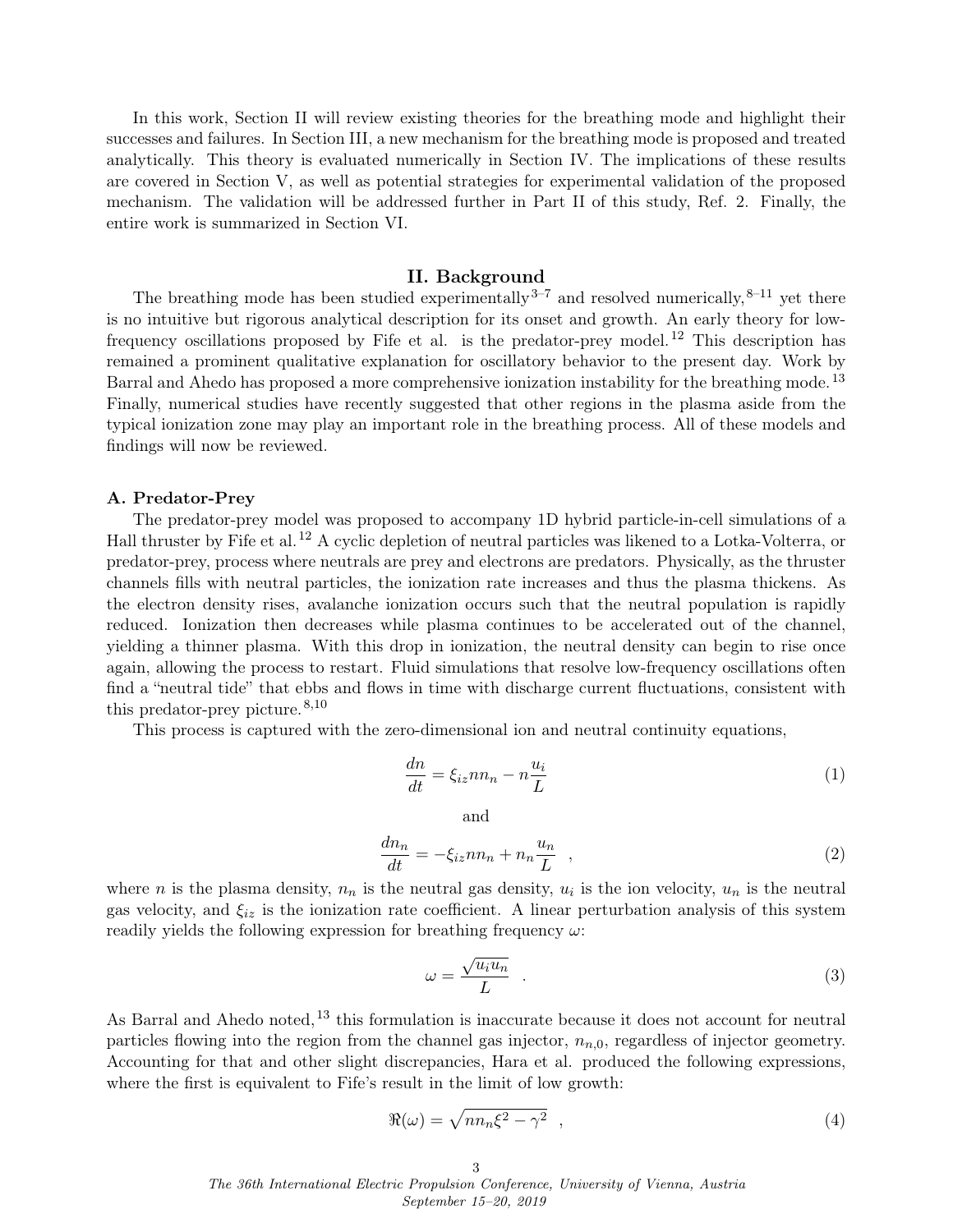<span id="page-3-0"></span>
$$
\Im(\omega) \equiv \gamma = -\frac{1}{2} \frac{n_{n,0}}{n_{n,0} - n_n} n\xi \quad . \tag{5}
$$

The major successes of these models is that they predict reasonable real frequencies, typically  $\mathcal{O}(1\textrm{-}10 \textrm{ kHz})$ . However, there are severe limitations for both of these two variations of the predator-prey model. In Eq. [\(3\)](#page-2-1), there is no imaginary component of  $\omega$ , indicating the linear instability is metastable. In the presence of real-world damping processes, this implies these oscillations cannot be sustained in a real thruster. Similarly, Eq. [\(5\)](#page-3-0) must be negative from physical constraints, and thus the linear oscillations are naturally damped.

Hara et al. investigated the role of electron energy in breathing oscillations with 0D and higherorder direct-kinetic modeling. [14,](#page-12-6)[15](#page-12-7) Although they found that a modified predator-prey model could linearly grow,<sup>[14](#page-12-6)</sup> following studies showed on analytical grounds that the positive growth criteria are unphysical.<sup>[16](#page-12-8)</sup> The closeness of the real frequencies predicted by the predator-prey model has generally led it to be a popular description of the breathing mode, yet its failure to predict growth – even with the addition of electron physics – suggests a few possibilities. First, the breathing mode may be a kinetic process that is poorly represented by fluid equations. Second, it may be a spatially-dependent phenomenon that is poorly represented with a 0D framework. Third, the surprising accuracy of Eq. [\(3\)](#page-2-1) may indicate that the breathing process is primarily driven by neutral and ion behavior but there is an additional energy source sustaining the instability that is unrelated to the electron dynamics of the ionization region. In this study, we embrace this last option as being most plausible.

#### <span id="page-3-2"></span>B. Higher-Order Ionization Instability

Barral, Ahedo, and Peradzynski adapted a 1D fluid model to a quasi-steady formulation that does not indiscriminately exclude temporal terms but instead encapsulates them with constant terms  $I_d^{-1}dI_d/dt$  and  $n/I_d$ .<sup>[17](#page-12-9)[,18](#page-12-10)</sup> Numerical studies of this model matched the low-frequency oscillations of the fully time-dependent version but ignored higher frequency effects, like ion transit-time oscillations.[19](#page-12-11) A linear analysis of the quasi-steady model suggested the presence of a standing plasma wave,  $\tilde{n}/n \approx \tilde{I}_d/I_d$ , as well as a lagging standing neutral wave combined with a traveling component,

<span id="page-3-1"></span>
$$
\omega \tilde{n_n} \approx \tilde{I}_d \left( f_{iz} n_n - f_{iz,0} n_{n,0} \exp\left[ -i \frac{\omega z}{u_n} \right] \right) \quad , \tag{6}
$$

for an effective ionization frequency  $f_{iz,0}$ . The second term in parentheses in Eq. [\(6\)](#page-3-1) represents the standing component with wavenumber  $\omega/u_n$ , while the parenthetical factor  $\tilde{I}_d$  contributes a traveling component. It was intractible to estimate the growth rate analytically, but an order of magnitude analysis for the real frequency yielded

$$
\Re(\omega) = \frac{u_i}{L} \mathcal{O}\left(\sqrt{\frac{n_n}{n}}\right) \quad , \tag{7}
$$

which is equivalent to Eq.  $(3)$  within the bounds of Barral et al.'s model.

Because this model was developed as a simplification of a full set of 1D fluid equations, the physical interpretation was mostly added a posteriori. However, Barral and Ahedo interpreted their findings as depicting the typical neutral tide cycling forward and backward, accompanied by an oscillating ionization front. In short, they describe predator-prey action that includes spatial variation of the ionization zone and traveling fluctuation of the neutral population upstream of the ionization region.

The major success of this model is that, due to the relationship between the fully time-dependent model and quasi-steady model, it incontrovertibly predicts growing nonlinear low-frequency oscillations. Further, the similar scaling of  $\omega$  with the traditional predator-prey model means that it too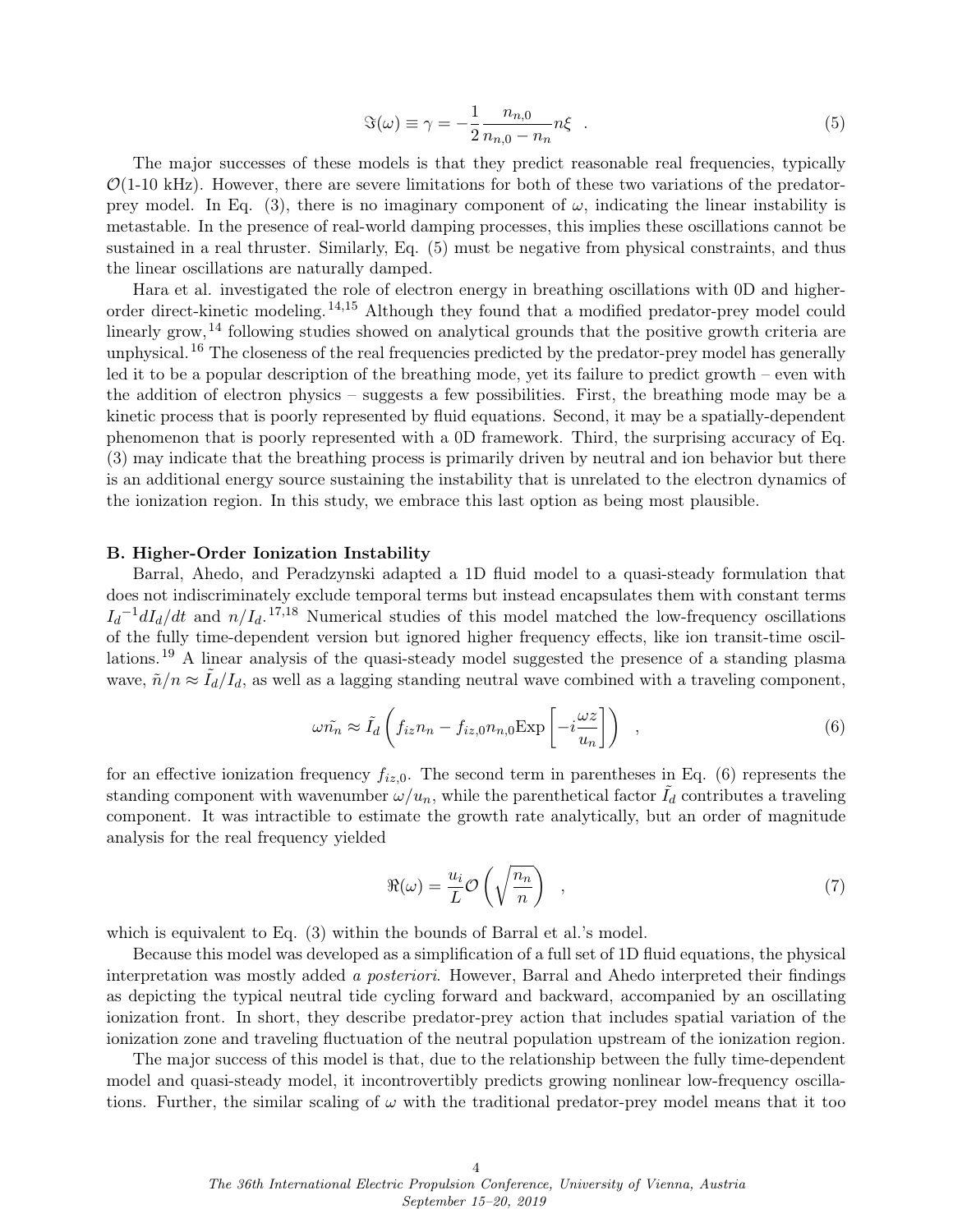will predict realistic frequencies. However, the lack of explicit physical insight provided by this approach limits its usefulness. Further, the complexity of the analysis owing to its 1D framework limits the practical benefits it offers. Combined, the lack of a defined physical mechanism to describe the instability – and in particular an explanation of where the 1D predator-prey process draws energy – puts the burden of proof on the theoretical results, but they too are obscure. As a result, it is difficult to accept Barral et al.'s model.

## <span id="page-4-1"></span>C. Near-Anode Effects

Numerical studies of the breathing mode have usually been either qualitative – typically noting that the observed features appear to be consistent with a predator-prey process – or have performed sensitivity studies on the instability. As an example of the latter, Hara et al. examined electron dynamics with a hybrid-direct kinetic code and found that the breathing mode is stabilized by reduced axial electron drift, possibly due to the formation of space charge saturated sheaths on the walls, and electron excitation becoming more significant than electron impact ionization.<sup>[11](#page-12-2)</sup> However, they noted over all that suppression of electron energy and ionization near the anode tended to damp oscillations. This presaged fluid simulations by Hara and Mikellides where breathing behavior was found to depend on a wide variety of parameters, including electron mobility in the near-anode region.  $^{20}$  $^{20}$  $^{20}$ 

In general, there is mounting evidence that the anode plasma may contribute to development of the breathing mode. In the context of Hara et al.'s numerical studies, it was speculated that the effective ionization region may extend deep into the channel, and so reductions in ionization near the anode are shortening L in Eq. [\(3\)](#page-2-1). Additionally, changes in near-anode electron mobility – independent of downstream mobility – may alter the potential structure in the channel, cooling the plasma and possibly initiating breathing oscillations due to the reduced wall heat flux.

The beauty of a breathing mode description involving upstream plasmadynamics is that it provides a simple growth mechanism for the predator-prey process. Instead of relying on nebulous spatial effects, the unique physics of the anode presheath, near-anode electron transport, and the anode sheath provide new opportunities for an energy source for the breathing mode. This explanation, though, is still firmly a result of numerical sensitivity and does not present a coherent physical process for the development of low-frequency oscillations.

## III. Theory

#### <span id="page-4-2"></span><span id="page-4-0"></span>A. Synthesis

To reiterate Section [II](#page-2-0)[A,](#page-2-2) the simple predator-prey analysis suggests that the breathing mode may either be kinetic, spatially-dependent, or an ionization instability with an energy source outside the downstream ionization region. The fact that fluid simulations can reproduce these oscillations casts doubt on the first option. Interestingly, the last two options are not mutually exclusive. In Section [II](#page-2-0)[B,](#page-3-2) we saw that a one-dimensional approach is more successful in capturing growing low-frequency oscillations than zero-dimensional. However, the scarcity of details in this higher-order ionization instability prevents us from determining whether the spatial dependence alone is sufficient to capture the breathing mode. But the studies described in Section [II](#page-2-0)[C](#page-4-1) more definitively indicate that the spatial dependence may only be part of the growth mechanism. That is, the breathing mode was found to be sensitive to plasma properties in the near-anode region in ways that are not entirely consistent with the moving ionization front and standing plasma/neutral waves of Barral et al.'s 1D quasi-steady model. Altogether, this information can be used as the foundation for a simpler, more rigorous model for the breathing mode. The major lessons that will be taken into account are as follows: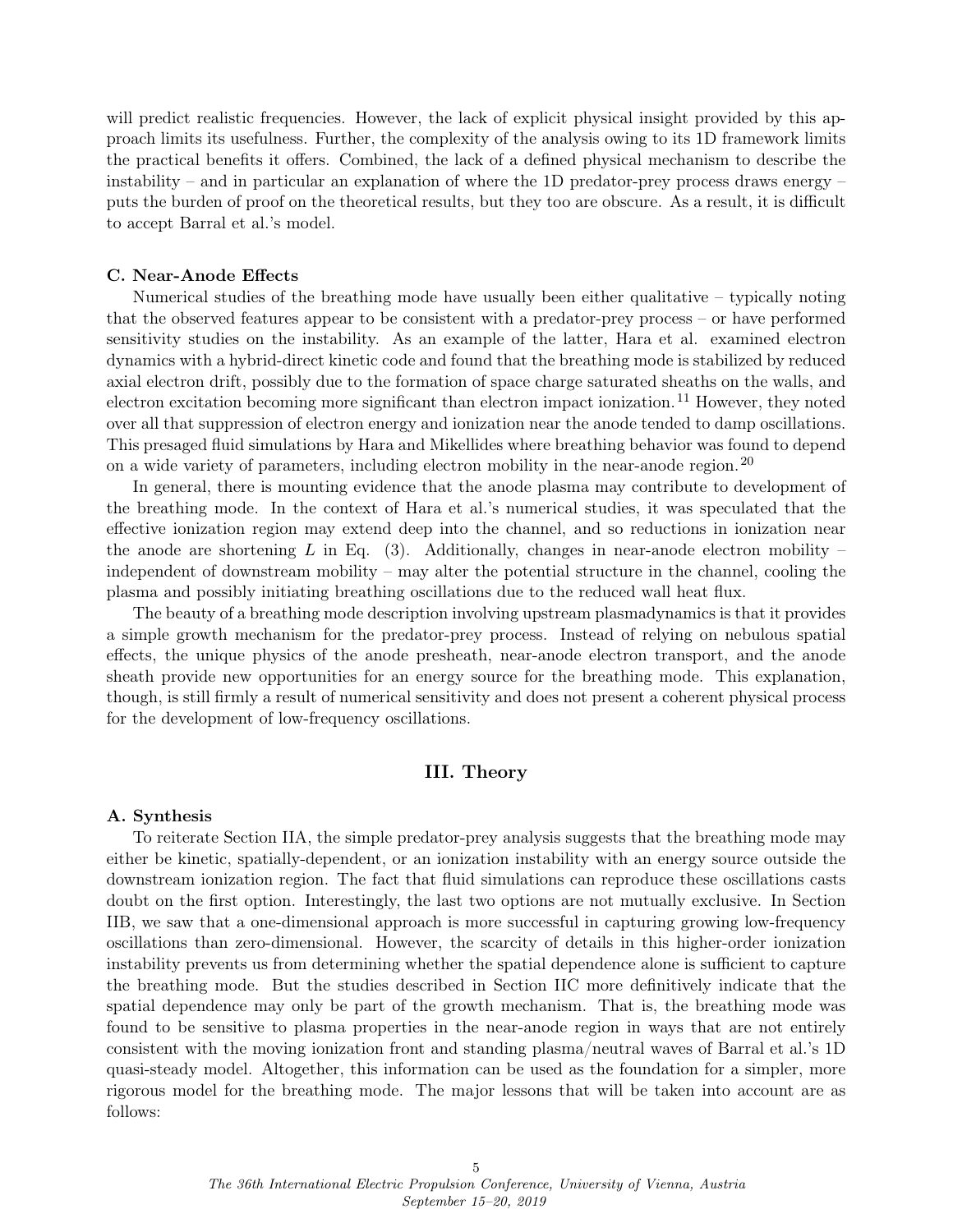- 1) The physical mechanism of the predator-prey model is qualitatively correct, and it is also fairly quantitatively accurate in describing the real frequency of oscillations.
- 2) A 1D model is capable of recovering low-frequency oscillations but is often analytically intractable, even with quasi-steady simplifications.
- 3) Regardless of the spatial dependence of the model, the near-anode region may need to be involved to correctly capture breathing oscillations.

## <span id="page-5-1"></span>B. Two-Zone Model

In the following we propose a two-zone predator-prey model that accounts for the lessons of the previous section. To motivate this derivation, we start by exploring the (corrected) predator-prey model of Fife et al. A linear perturbation analysis of Eqs. [\(1\)](#page-2-3) and [\(2\)](#page-2-4) produces a quadratic in  $\omega$ , where  $\alpha \equiv n_{n,0}/n_n$ :

$$
\omega^2 + \frac{i\alpha u_n \omega}{L} - (\alpha - 1)\frac{u u_n}{L^2} = 0 \quad .
$$
 (8)

Since there is only one imaginary term, the growth rate must either be zero or, by physical constraints, negative. This suggests that that other fluctuation terms out of phase with plasma and neutral density fluctuations,  $\tilde{n}$  and  $\tilde{n}_n$ , must be included to allow for growth purely on analytical grounds. If we presume that the incoming neutral density  $n_{n,0}$  is fluctuating such that  $n_{n,0} = \mathcal{N}_n \tilde{n}$ , where  $\mathcal N$  is a complex amplitude, the linear perturbation quadratic becomes

<span id="page-5-0"></span>
$$
\omega^2 + \frac{i\alpha u_n \omega}{L} - (\alpha - 1)u_n \frac{u_i - \mathcal{N}_n u_n}{L^2} = 0 \quad . \tag{9}
$$

This quadratic has a closed form solution but isolating the imaginary frequency  $\Im(\omega)$  is quite difficult, so the Routh-Hurwitz theorem can be employed to provide criteria for stability of the oscillations based on the number of stable and unstable roots:

$$
\frac{i\alpha u_n}{L} > 0\tag{10}
$$

and

$$
-(\alpha - 1)u_n \frac{u_i - \mathcal{N}_n u_n}{L^2} > 0 \quad . \tag{11}
$$

The system is not stable if  $u_i > u_n \Re(\mathcal{N}_n)$  and/or  $\Im(\mathcal{N}_n) < 0$ , where we assume  $\alpha > 1$  and  $u_n > 0$ . Physically, these conditions suggest the oscillations may grow if  $n_{n,0}$  fluctuates weakly in phase with n, out of phase with n, or leads n by any amount. In short, fluctuations of the incoming neutral density to the ionization/acceleration region may be sufficient for a predator-prey description of the breathing mode to predict growth.

This result is somewhat unprecedented in studies of 0D breathing models. It indicates that complicated physics do not need to be piled onto the traditional predator-prey model to yield growth. Rather, more fluctuating terms are only required to achieve this. However, this revelation is deceptively simple in that the process producing fluctuations in  $n_n$  needs to be modeled and incorporated into the 0D predator-prey framework. Based on the lessons of Section [III](#page-4-0)[A,](#page-4-2) we propose that the fluctuation in  $n_{n,0}$  is a result of ionization in the near-anode region, coupling spatially to the predator-prey action at the downstream ionization zone.

#### 1. Physical Process

We start first with a description of a hypothetical physical process based on the discussions of Section [II,](#page-2-0) and then we explore it analytically in the following sections.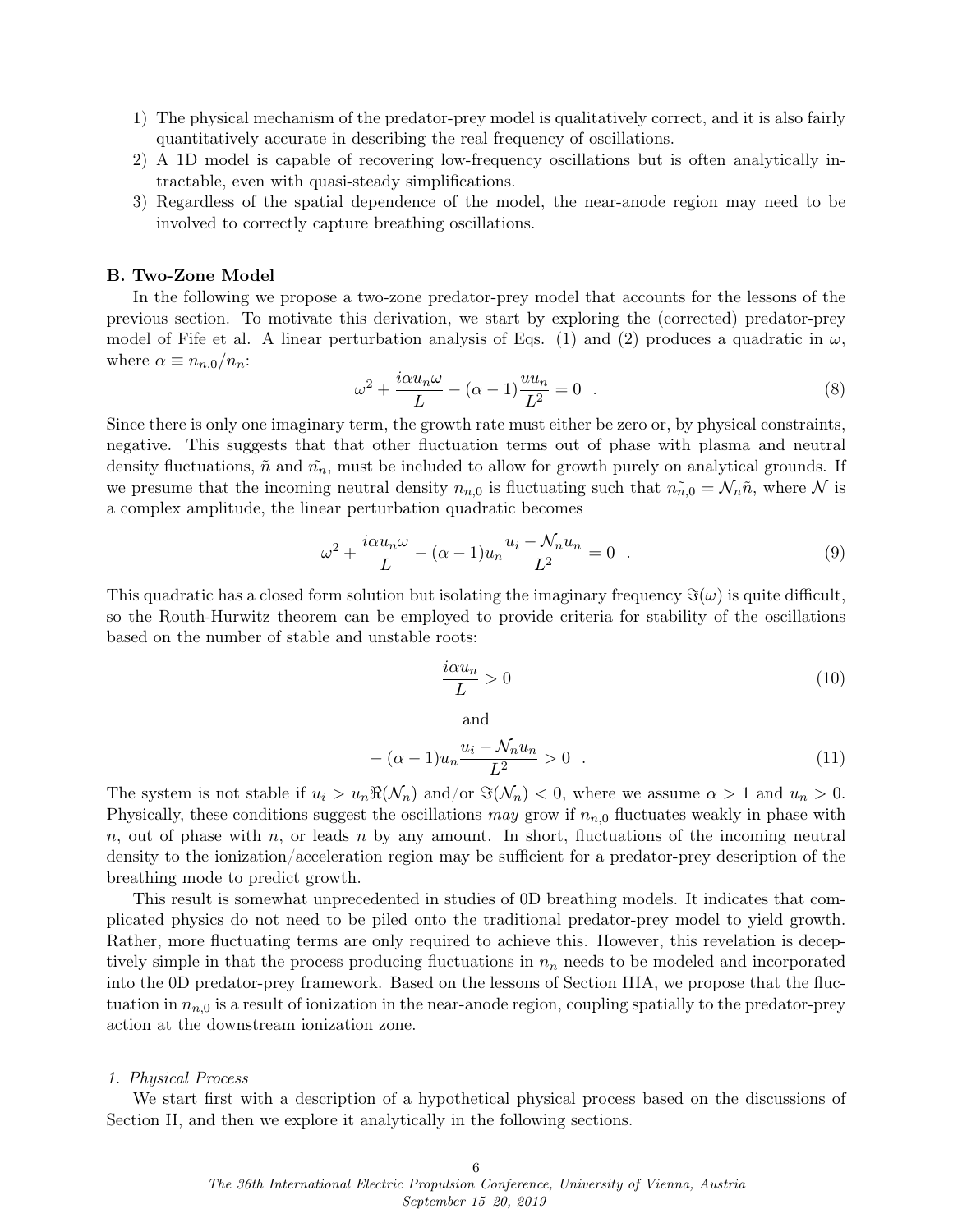We presume that a predator-prey-like ionization instability exists in the traditional ionization zone. As the plasma density increases during rampant ionization, an excess of electrons stream to the anode. Ionization in the near-anode region is enhanced by this increase in electron flux. As a result, the neutral population is reduced, so a dearth of neutrals drift downstream. These neutrals reach the ionization region while the ionization rate there is already dropping due to typical predator-prey action, which exacerbates the drop. Once the plasma thins, a dearth of electrons stream to the anode, leading to an excess of neutrals drifting to the ionization region. In this way, the process repeats itself. A diagram of this process is provided in Fig. [1.](#page-6-0)

<span id="page-6-0"></span>

Fig. 1 A diagram of the physical process proposed for the two-zone model, where electrons are shown in red and neutral gas is shown in blue. The righthand cycle represents the typical predator-prey process in the ionization region, and the lefthand cycle represents a similar phenomenon near the anode. The arrows between the two reflect the coupling between the two instabilities.

Fundamentally, this model proposes that there are two coupled ionization instabilities, one in the traditional ionization region and one near the anode, and that it is the interplay between them that allows the otherwise predator-prey-like mechanism to grow. The energy for the instability is therefore derived from the electrons – it is the energy stripped from them during impact ionization events near the anode that supports fluctuations in the upstream neutral density, which in turn fuels the downstream predator-prey oscillations. An important aspect of this process is the delay in electrons reaching the anode from the ionization region, and the delay of neutrals reaching the ionization region from the anode. Presumably these quantities play a significant role in setting the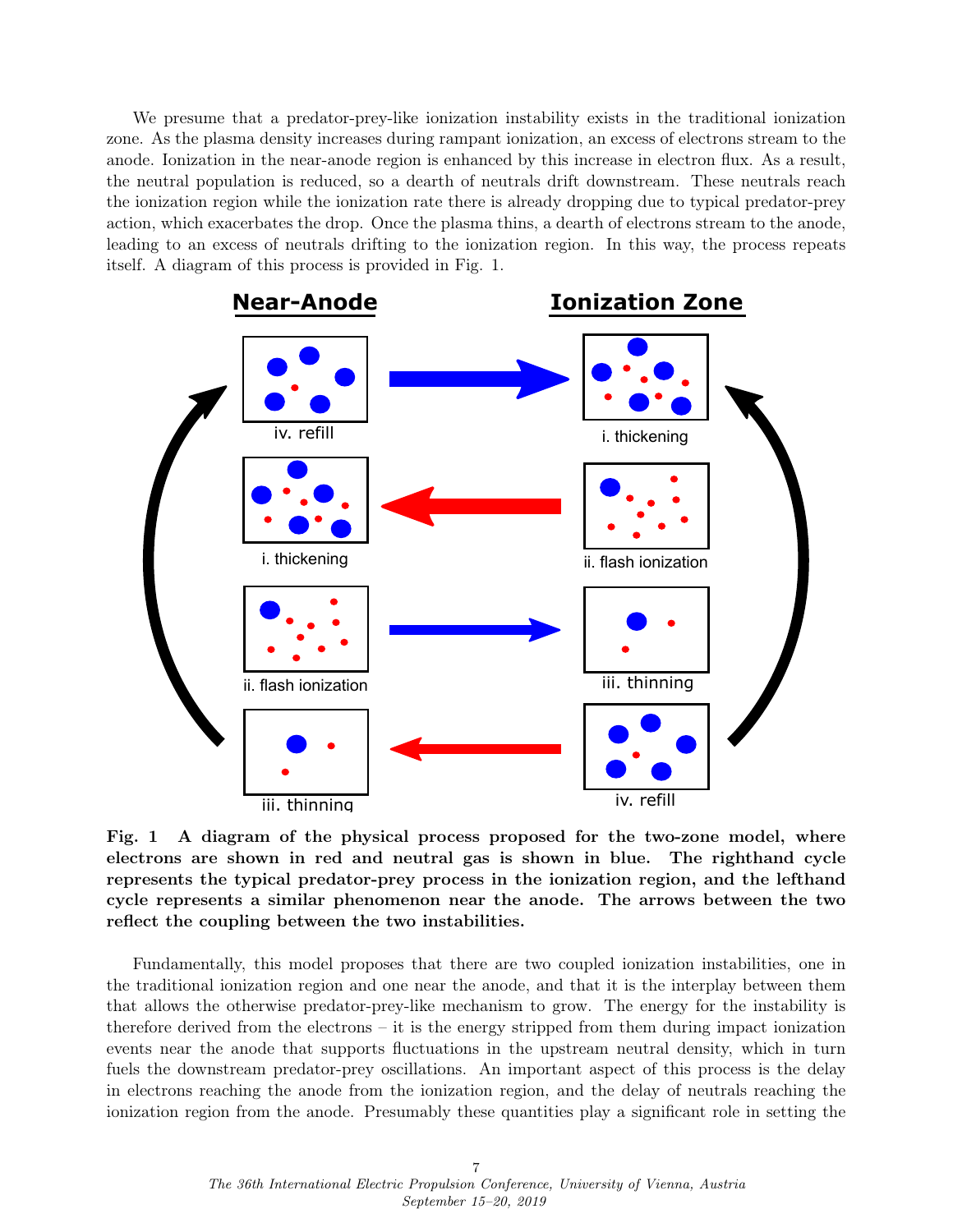pace of breathing oscillations. The electron transit time is hard to predict in the near-anode region, and is often determined non-classically here. This adds an unfortunate complication to an otherwise very simple model. This implications of this will be discussed later in Section [IV.](#page-9-0)

#### 2. Model Derivation

We implement this hypothetical process as a two-zone predator-prey model. That is, we consider two coupled 0D sets of continuity equations, for ions and neutrals in the traditional ionization zone, and for electrons and neutrals near the anode. The evolution of the plasma and neutral populations is largely ignored between these zones, and instead we represent the transit of electrons and neutral particles between the zones with phasors  $\mathcal{N}_1 \angle \theta_n$  and  $\mathcal{N}_n \angle \theta_{n_n}$ . The plasma density, neutral density electron velocity, and ionization rate coefficient near the anode are denoted  $n_a$ ,  $n_{n,a}$ ,  $u_{e,a}$ , and  $\xi_{iz,a}$ , respectively. The relevant 0D continuity equations assuming quasi-neutrality are as follows:

<span id="page-7-0"></span>
$$
\frac{dn}{dt} = \xi_{iz} n n_n - n \frac{u_i}{L} \tag{12}
$$

$$
\frac{dn_n}{dt} = -\xi_{iz}nn_n + (n_{n,a} - n_n)\frac{u_n}{L}
$$
\n(13)

$$
\frac{dn_a}{dt} = \xi_{iz,a} n_a n_{n,a} + (n - n_a) \frac{u_{e,a}}{\lambda_D} \tag{14}
$$

<span id="page-7-1"></span>
$$
\frac{dn_{n,a}}{dt} = -\xi_{iz,a} n_a n_{n,a} + (n_{n,0} - n_{n,a}) \frac{u_n}{\lambda_D}
$$
\n(15)

Here, we assume that the neutral velocity does not vary spatially, that no ionization or acceleration occurs between the two regions, and that the near-anode region is contained with the anode sheath. The assumption of quasi-neutrality breaks down near the anode, but we ignore that here under the assumption that sheath potentials will be somewhat low so only a small disparity in densities exists. Also, it is important to note that the electron continuity equation pertains solely to electrons produced in the ionization region – electrons streaming from cathode to anode are ignored. In reality, recombination at the walls and other effects may limit the number of electrons that belong to this neglected group. In fact, we expect that the current utilization efficiency is a good representation of the ratio of channel-born to cathode-born electrons; these efficiencies are usually around 80% for modern thrusters, [21](#page-12-13) which indicates that a minority of electron flux in the channel is sourced from the cathode.

Linearizing these equations yields the following system:

$$
\begin{bmatrix}\n-i\omega & (1-\eta_1)\frac{u_n}{L} & 0 & 0 \\
\frac{u_{e,a}}{L} & -i\omega + \frac{u_n}{L} & 0 & -\mathcal{N}_{n_n} \mathcal{L}\theta_{n_n} \frac{u_n}{L} \\
-\mathcal{N}_{n_n} \mathcal{L}\theta_n \frac{u_{e,a}}{\lambda_D} & 0 & -i\omega + (2-\eta_2)\frac{u_{e,a}}{\lambda_D} & (1-\eta_3)\frac{u_n}{\lambda_D} \\
0 & 0 & (1-\eta_2)\frac{u_{e,a}}{\lambda_D} & -i\omega + \eta_3 \frac{u_n}{\lambda_D}\n\end{bmatrix}\n\times\n\begin{bmatrix}\n\widetilde{n} \\
\widetilde{n_n} \\
\widetilde{n_{a}} \\
\widetilde{n_{n,a}}\n\end{bmatrix} = 0
$$
\n(16)

Here, the  $\eta$  quantities are density ratios:  $\eta_1 \equiv n_{n,a}/n_n > 1$ ,  $\eta_2 \equiv n/n_a < 1$ , and  $\eta_3 \equiv n_{n,0}/n_{n,a} > 1$ . Physically,  $\eta_1$  is the ratio of neutral density near the anode to that in the ionization region, which should be above unity due to ionization. Correspondingly,  $\eta_2$  is the ratio of plasma density in the ionization region to that near the anode, where it should be below unity due to ionization. Finally,  $\eta_3$  is the ratio of neutral density coming from anode to that near the anode, which we anticipate to be slightly above unity.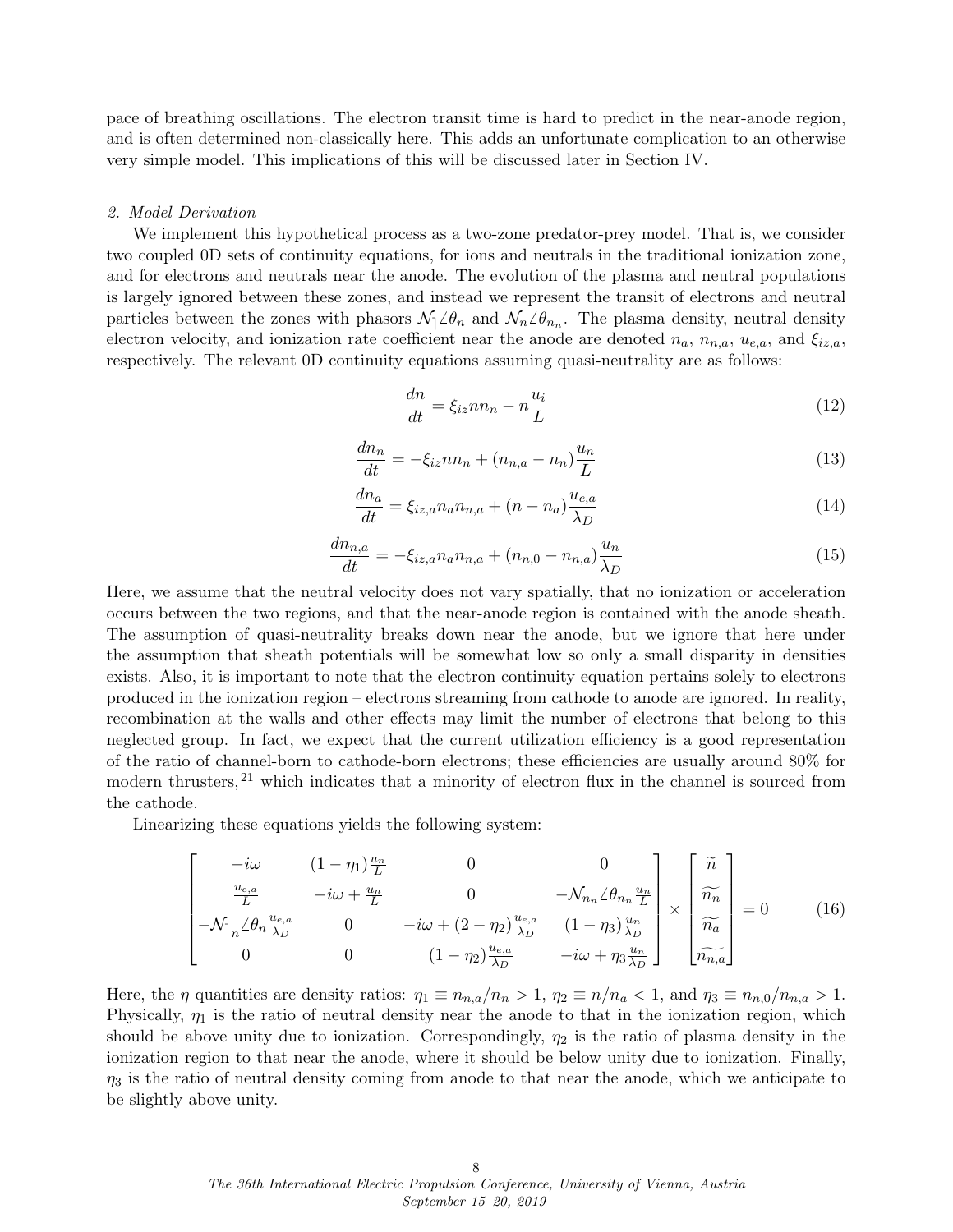The solution of this system is a fourth-order polynomial in  $\omega$ . Although closed-form solutions for polynomials like this exist, they are notoriously complicated and in this case would not avail an insightful solution. However, assuming  $\eta_1 \gg 1$ ,  $\eta_2 \ll 1$ , and  $\eta_3 \approx 1$ , the following somewhat simplified equation results:

$$
0 = \left\{ \frac{\eta_1 u_{e,a} u_n^2}{\lambda_D^2 L^2} [u_i(3\eta_3 - 1) + u_{e,a} \mathcal{N}_1 \angle \theta_n \mathcal{N}_n \angle \theta_{n_n}] \right\}
$$
  
\n
$$
-i\omega \left\{ \frac{\eta_1 u_n}{\lambda_D^2 L^2} [L u_{e,a} u_n(3\eta_3 - 1) + u_i \lambda_D (2u_{e,a} + u_n \eta_3)] \right\}
$$
  
\n
$$
- \omega^2 \left\{ \frac{u_n}{\lambda_D^2 L^2} [L^2 u_{e,a} (3\eta_3 - 1) + L \lambda_D \eta_1 (2u_{e,a} + u_n \eta_3) + \eta_1 \lambda_D^2 u_i] \right\}
$$
  
\n
$$
+i\omega^3 \left\{ \frac{1}{\lambda_D L} [L (2u_{e,a} + u_n \eta_3) + u_n \lambda_D \eta_1] \right\}
$$
  
\n
$$
+ \omega^4
$$
 (17)

It is immediately apparent that several common terms appear in these coefficients. Further, there are some physical relationships between the quantities involved that may simplify the coefficients even further. In particular, we consider  $u_{e,a} > u_i \gg u_n$ , and we define  $\delta \equiv \lambda_D/L$ . Finally, since the phasor quantities appear together and if we assume that the transit of particles between zones is lossless, we combine them as  $\angle \theta$ . This reduces the equation to the following:

$$
0 = \left\{ \frac{\eta_1 u_{e,a} u_n^2}{\delta^2 L^4} [u_i(3\eta_3 - 1) + u_{e,a} \angle \theta] \right\}
$$
  
\n
$$
-i\omega \left\{ \frac{\eta_1 u_{e,a} u_n}{\delta^2 L^3} [u_n(3\eta_3 - 1) + 2u_i \delta] \right\}
$$
  
\n
$$
-\omega^2 \left\{ \frac{u_n u_{e,a}}{\delta^2 L^2} [(3\eta_3 - 1) + 2\eta_1 \delta] \right\}
$$
  
\n
$$
+i\omega^3 \left\{ \frac{1}{\delta L} [2u_{e,a} + u_n \eta_1 \delta] \right\}
$$
  
\n
$$
+\omega^4
$$
 (18)

## <span id="page-8-1"></span><span id="page-8-0"></span>3. Stability Analysis

The stability of this model can be evaluated aided by certain additional assumptions. First, we examine the low-growth limit  $\Re(\omega) \gg \Im(\omega)$ . Without making any assumptions on  $\theta$ , the real component of Eq. [\(18\)](#page-8-0) is a sparse quartic and the imaginary component a sparse cubic. Even though the latter is more tractable, complications still arise. For example, at a minimum the discriminant  $\Delta$ of the polynomial can reveal the nature of any possible roots but here the sign of  $\Delta$  is not immediately clear because the first-order coefficient has a different sign than the zeroth and third. However, an order of magnitude analysis suggests that  $\Delta \ll 0$ , which means that there is only one valid root to the cubic in this case. A large  $\omega$  contradictorily yields  $\omega = 0$ , but a small  $\omega$  compared to the zeroth order coefficient assuming  $u_{e,a} \gg u_i$  and assuming  $\eta_1 \delta$  is relatively small yields

$$
\Re(\omega) = \sqrt[3]{\frac{\eta_1 u_{e,a} u_n^2}{2\delta L^3}} \quad . \tag{19}
$$

In summary, the only readily available solution for Eq. [\(18\)](#page-8-0) in the limit of small growth requires  $\sin(\theta)$  must be relatively large. This suggests that neutral particles must significantly lead/lag in phase while traveling from the anode to the ionization zone. However, note that we have assumed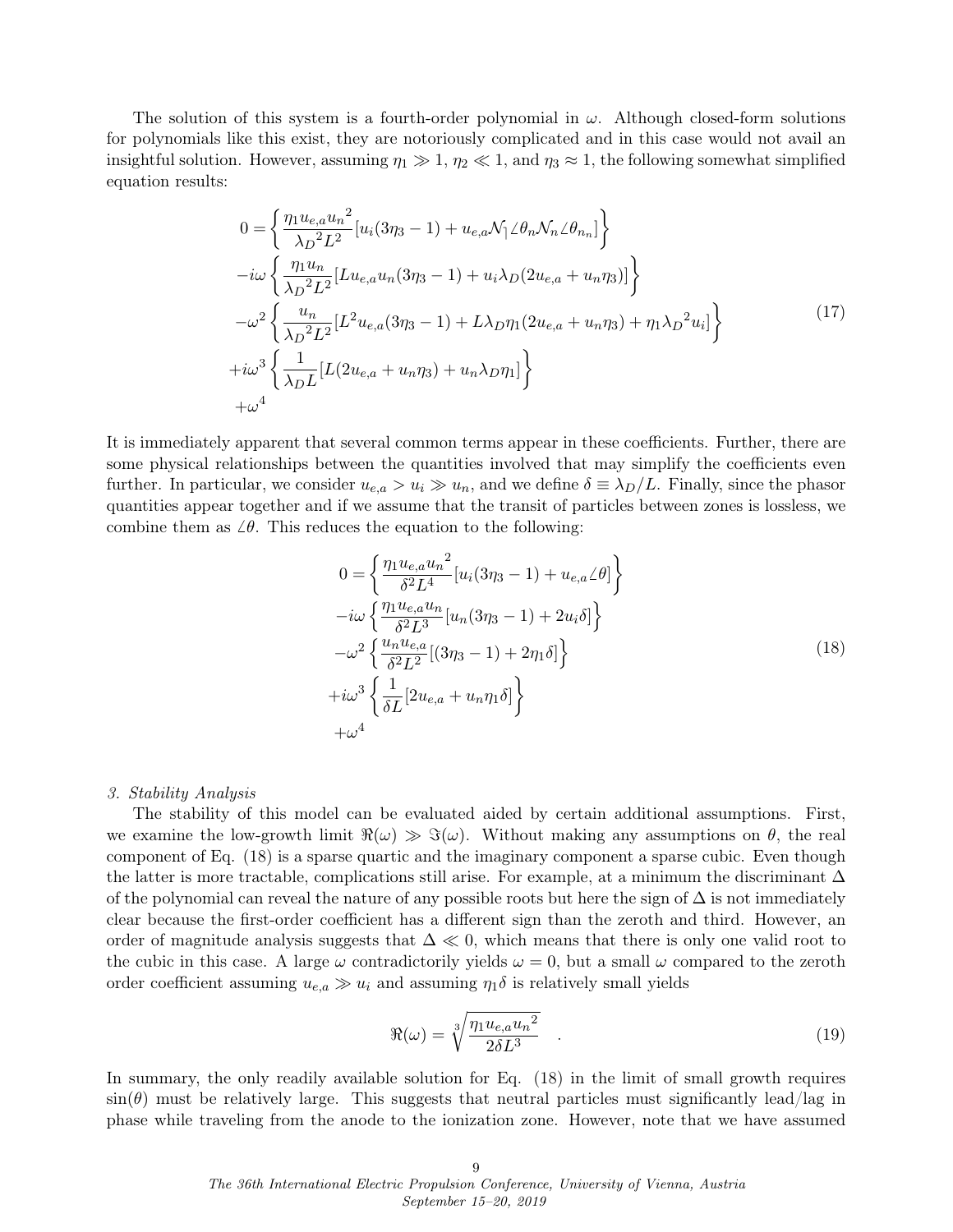$\Im(\omega)$  is small compared to  $\Re(\omega)$ , which itself is small compared to the zeroth order term of Eq. [\(18\)](#page-8-0). We will return to this assumption in Section [IV.](#page-9-0)

Next, the limit of high growth is investigated,  $\Re(\omega) \ll \Im(\omega)$ . In this case, the polynomial is a full and real quartic. To make any analytical progress, we assume  $\theta$  is near  $\pm 90^{\circ}$ ; that is, the neutral particles accrue a considerable lead/lag in phase traveling through the channel. As a result, only the zeroth-order coefficient of Eq. [\(18\)](#page-8-0) has an imaginary component. In fact,  $sin(\theta)$  must be zero in this case, which violates the starting premise that there is considerable lag/lead. Over all, then, the high growth limit is either unphysical or requires completely in-phase or out-of-phase  $\theta$ , which is not consistent with the argument developed in Eq. [\(9\)](#page-5-0). As a result, it seems likely that the growth rate predicted by this two-zone predator-prey model must be small or comparable to the real frequency.

## IV. Results

<span id="page-9-0"></span>As the previous section showed, only limited analytical information can be gleaned from Eq. [\(18\)](#page-8-0) due to its complexity without severe assumptions. Alternatively, we can examine the linearized model numerically using realistic input parameters to evaluate its stability behavior.

## A. Steady-State Quantities

The choice of steady-state quantities with which to explore the two-zone model must be given thought. For operation at 300 V and 15 A with 15 mg/s of xenon flow – a standard condition for the thruster tested in Part II of this study – the ion terminal velocity is roughly 20 km/s based on energy conservation and a typical voltage utilization efficiency of 93\%.<sup>[21](#page-12-13)</sup> For a symmetric  $E_z$  profile,  $u_i$  in the "center" of the acceleration region is closer to  $1/$ √ 2 times the terminal velocity, or 14 km/s. Previous studies in similar thrusters have shown neutral velocities to be close to  $300 \text{ m/s}$  throughout much of the channel.<sup>[22](#page-12-14)</sup> The electron velocity in the ionization/acceleration is difficult to estimate, but following the approach of Hara et al. and assuming a current utilization efficiency  $\eta_I$  of about 80%,  $u_e \approx (u_i/\eta_I)(1-\eta_I/\sqrt{2})$ , roughly 7.8 km/s. A similar approach cannot be taken near the anode, and in general estimating  $u_{e,a}$  is quite difficult. As a result, we consider it a free variable in this numerical study. With this information, the steady-state forms of Eqs. [\(12\)](#page-7-0) to [\(15\)](#page-7-1), combined with current continuity, yield downstream neutral and ion densities of  $1.9 \times 10^{18}$  m<sup>-3</sup> and  $2.8 \times 10^{17}$  m<sup>-3</sup>, and near-anode neutral and ion densities of  $1.3 \times 10^{19}$  m<sup>-3</sup> and  $3.1 \times 10^{17}$  m<sup>-3</sup>. This then means that  $\eta_1$  is 7.0,  $\eta_2$  is 0.9, and  $\eta_3$  is 1.1, which agrees with our previous assessment about their comparison with unity.

## B. Stability

Based on the previous discussion and the derivation of the previous section, the free variables in this numerical analysis are  $\theta_n$ ,  $\theta_{n_n}$ , and  $u_{e,a}$ . For simplicity, we assume  $\theta_n = 0$ , as we expect electrons to travel rapidly from the ionization region to the anode. We can then examine how the real and imaginary components of  $\omega$ , dictated by Eq. [\(18\)](#page-8-0), evolve as a function of  $\theta_{n_n}$  and  $u_{e,a}$ . Figure [2](#page-10-1) shows this for the fastest-growing of the quartic's four roots. Both the real frequency and growth rate vary several orders of magnitude over the domain of  $\theta_{n_n}$  and  $u_{e,a}$ , and the appearance of discontinuities suggest that the root locus structure may contain loops or intersections.

It is interesting to note that there is a region of considerable growth for  $u_{e,a}$  near 2 km/s where the real frequencies are close to the anticipated order of magnitude,  $\mathcal{O}(10 \text{ kHz})$ . However, the real frequency and growth rate appear to be independent of  $\theta_{n_n}$  in this area. But if we examine it closer, as in Fig. [3a,](#page-11-4) very clear trends become apparent. For  $u_{e,a}=2 \text{ km/s}$ , the real frequency is clearly directly proportional to  $sin(\theta_{n_n})$ , and the growth rate weakly proportional to  $cos(\theta_{n_n})$ . Physically,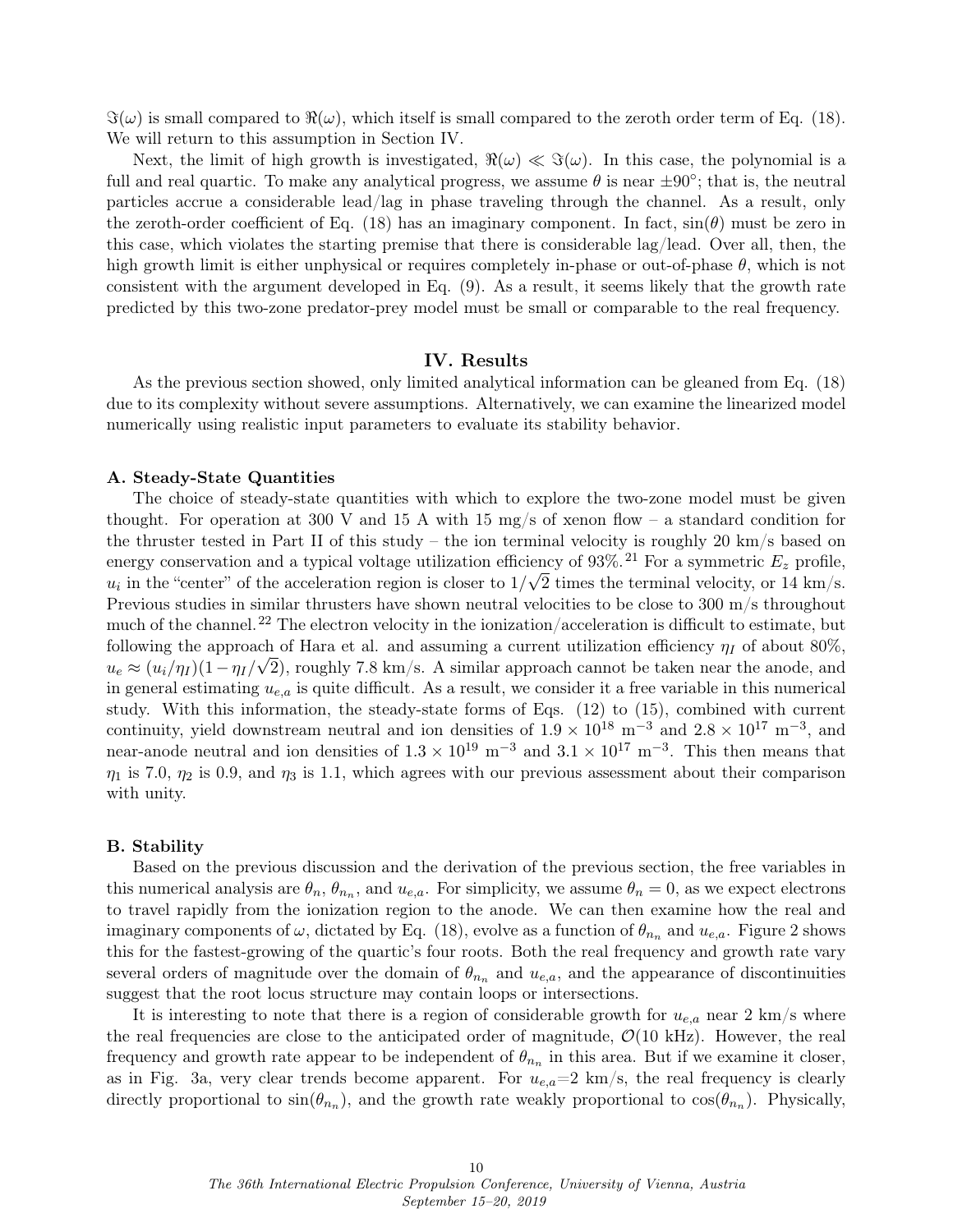<span id="page-10-1"></span>

Fig. 2 The real frequency (a) and growth rate (b) as a function of neutral density phase lag and near-anode electron velocity. Damped regions are indicated on both plots with red dashed lines.

this indicates that the growth is strong regardless of  $\theta_{n_n}$ , but the mode does not support linear oscillations when the neutral density fluctuations are completely in phase or out of phase during transit between zones.

Finally, Fig. [3b](#page-11-4) shows the root locus curves for  $u_{e,a}$  of 2 km/s. These curves are traveled counterclockwise such that  $\theta_{n_n}$  approaches  $0^{\circ}$  at their leftmost ends. As it shows, all four roots are always complex, with the limiting case that some of them become purely imaginary for  $\theta_{n_n}=0$ . Further, it is interesting to note that there are in fact two growing roots. Although it is not apparent from Fig. [3b,](#page-11-4) the slower-growing root has higher real frequencies for a given  $\theta_{n_n}$ , typically around twice as large as those of the fastest-growing root.

## V. Discussion

<span id="page-10-0"></span>Although the real frequency and growth rate vary intricately in Fig. [2,](#page-10-1) as we have pointed out in the previous section there appear to be regions of positive growth with real frequencies close to those anticipated for the breathing mode. In Section [III](#page-4-0)[B,](#page-5-1) we concluded that a lag/lead in the neutral particles as they transit the channel is sufficient for growth of a predator-prey instability, and in Section [III](#page-4-0)[B](#page-5-1)[3](#page-8-1) we found a similar result in the limit of low growth. However, the results of Fig. [3a](#page-11-4) make clear that for some  $u_{e,a}$  the growth rate is much larger than the real frequency for all  $\theta_{n_n}$ . In Section [III](#page-4-0)[B](#page-5-1)[3,](#page-8-1) we had examined the high-growth limit and found it intractable, and in general such fast growth may suggest the process is highly non-linear. It is unclear, then, how well the results of the previous section describe the breathing mode.

To test this two-zone model more definitively, it is clearly important to verify that our guesses for steady-state parameters are correct. Further, it is critical to be able to estimate  $u_{e,a}$  and  $\theta_{n_n}$ , as the parameter space presented by these two quantities is too wide to be meaningful without experimental insight. For example, we focused on case of  $u_{e,a} = 2 \text{ km/s}$  $u_{e,a} = 2 \text{ km/s}$  $u_{e,a} = 2 \text{ km/s}$ , but according to Fig. 2 there are other values of  $u_{e,a}$  that yield realistic  $\omega$ , sometimes with more restrictive conditions on  $\theta_{n_n}$ . Finally, it is important to verify that  $\theta_n$  is small, as all of the numerical results examined here assume that.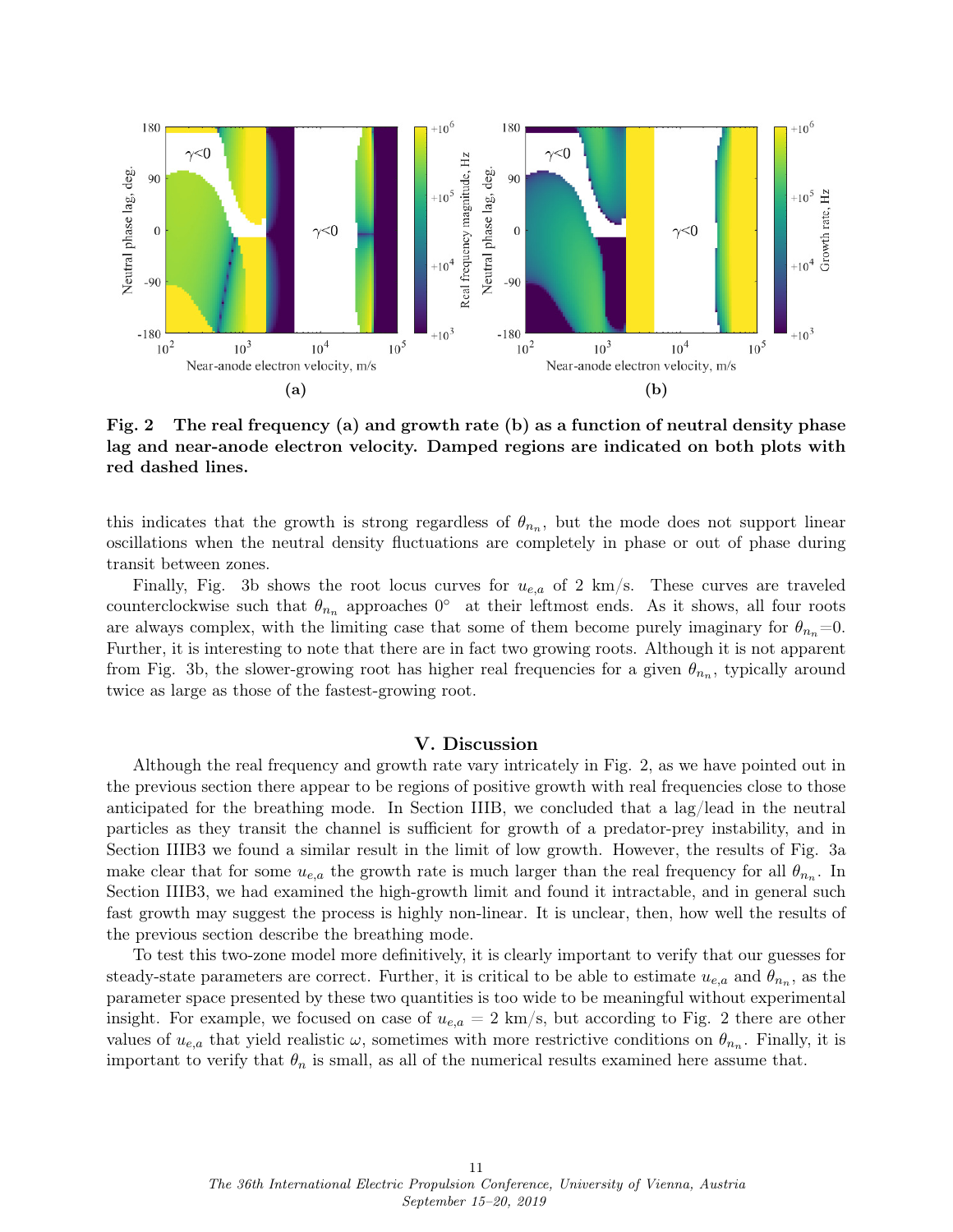<span id="page-11-4"></span>

Fig. 3 The real frequency and growth rate as a function of the neutral density phase lag (a), and the root loci of the two-zone model (b). Both plots assume  $u_{e,a}=0$ . In (a), the growth rate varies very little with  $\theta_{n_n},$  so the ordinate scale is in percentage change from the mean value. In (b), a signed logarithmic scale is used.

# VI. Conclusions

<span id="page-11-2"></span>In this work, an alternative model for the breathing mode involving two coupled ionization instabilities was developed. We found that allowing fluctuation of the neutral density entering the ionization zone may be sufficient for growth of the predator-prey model, which despite its shortcomings, is still prominent for its intuitiveness and passing quantitative accuracy. A physical mechanism was proposed wherein electron density excesses in the ionization region influence the ionization rate near the anode, which then alters the neutral density leaving the anode. This model was implemented analytically with ion and neutral continuity equations in the ionization zone, and electron and neutral continuity equations in the near-anode zone. Although the result was complicated, certain simplifying assumptions were made to explore its stability. Finally, a numerical study was performed that revealed many growing roots of the model, some of which correspond to real frequencies close to those expected for the breathing mode. In this way, a promising new model for the breathing mode has been presented, and numerical studies present encouraging correspondence with the breathing mode. This model will be investigated experimentally in Part II of this study.

## References

- <span id="page-11-0"></span>[1] Oh, D. Y., Snyder, J. S., Goebel, D. M., Hofer, R. R., and Randolph, T. M., "Solar Electric Propulsion for Discovery-Class Missions," Journal of Spacecraft and Rockets, Vol. 51, No. 6, 2014, pp. 1822–1835.
- <span id="page-11-1"></span>[2] Dale, E. T. and Jorns, B. A., "Two-zone Hall thruster breathing mode mechanism, Part II: Experiment," 36th International Electric Propulsion Conference, University of Vienna, Austria, Sept. 2019.
- <span id="page-11-3"></span>[3] Chesta, E., Lam, C. M., Meezan, N. B., Schmidt, D. P., and Cappelli, M. A., "A characterization of plasma fluctuations within a Hall discharge," IEEE Transactions on Plasma Science, Vol. 29, No. 4, Aug. 2001, pp. 582–591.
- [4] Lobbia, R. B. and Gallimore, A. D., "High-speed dual Langmuir probe," Review of Scientific Instruments, Vol. 81, No. 7, July 2010, pp. 073503.
- [5] Mazouffre, S. and Bourgeois, G., "Spatio-temporal characteristics of ion velocity in a Hall thruster discharge," Plasma Sources Science and Technology, Vol. 19, No. 6, 2010, pp. 065018.

The 36th International Electric Propulsion Conference, University of Vienna, Austria September 15–20, 2019

12